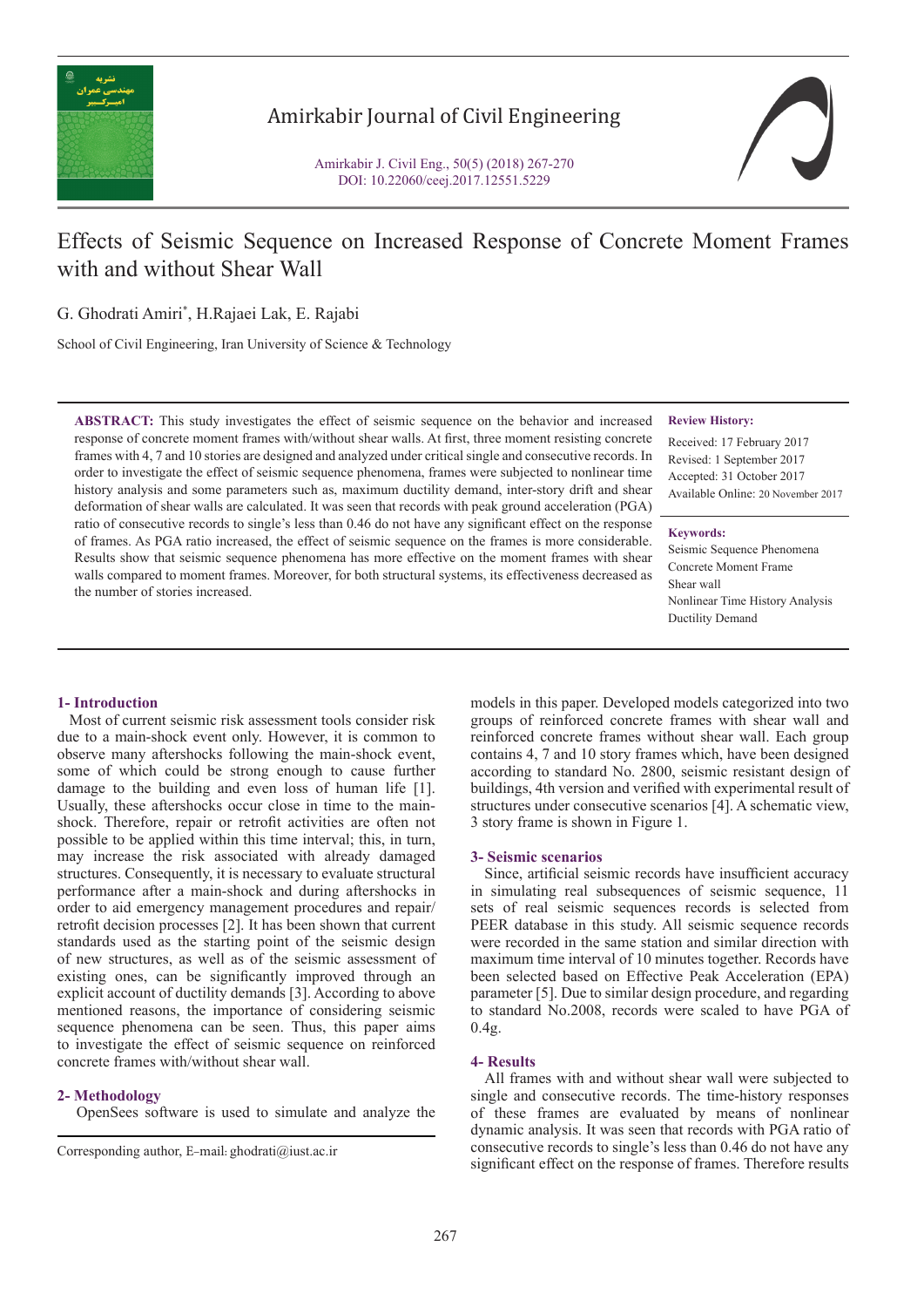of 3 sets of seismic records analysis with PGA ratios equal to 0.74, 0.97 and 1.23 are reported in this section.



**Figure 1. Schematic view of 3 story frame**

#### 4- 1- Effect of seismic sequence on inter story drift

 Figure 2 illustrates the effect of seismic sequence on inter-story drift. Results indicate that seismic sequence can significantly affect inter-story drift of frames, as it can be seen, this phenomena can increase inter story drift up to 80 percent. Expectedly as PGA ratio of seismic sequence record to first record  $(PGA_{\text{seq}}/PGA_f)$  increases, effect of seismic sequence becomes more noticeable.



**Figure 2. Ratio of peak inter story drift in moment frames with shear wall results for Chi Chi 1, Irpina 2 and Hollister main shock and aftershock records**

#### 4- 2- Effect of seismic sequence on peak ductility demand

The global displacement ductility factor,  $\mu$ , can be defined according to Equation 1, in terms of the maximum displacement  $u_{\text{max}}$  at the top level of the examined buildings and the corresponding yield displacement  $u_y$ .

$$
\mu = \frac{u_{\text{max}}}{u_y} \tag{1}
$$

 Fig. 4 presents the result of peak ductility demand parameter under single and sequence events. It is clear that the seismic sequences phenomena leads to different response in comparison with the corresponding single seismic events. Successive ground motions with major intensity require more ductility demands.



**Figure. 3. Effect of seismic sequence on limit sate of 4 story moment frame under consecutive record of Chi Chi 2 (1999)**



**Figure. 4. Ratio of peak ductility demand in moment frames with shear wall results for Chi Chi 1, Irpina 2 and Hollister main shock and aftershock records**

#### 4- 3- Effect of story height on the response of frames under seismic sequence

 Analytical results of the frames with 4, 7 and 10 stories, representing low rise, medium rise and high rise frames is reported in this section. In order to evaluate the effect of story height, average values of frame responses under 3 single and consecutive events are presented in Fig. 5.



**Figure. 5. The average values of inter story drift (average results from Chi Chi 1, Irpina 2 and Hollister records)**

 According to Figure 5, it can be seen that for both structural systems, effect of seismic sequence decreases as the frame height increases. It might be explained by over strength caused by typing and also due to increase of frame height, vibration period lengthens and applied earthquake force to the frame decreases.

#### 4- 4- Effect of structural system type on the response of frames under consecutive earthquakes

 In order to compare the effect of seismic sequence phenomena on moment frames with/without shear wall, average results of